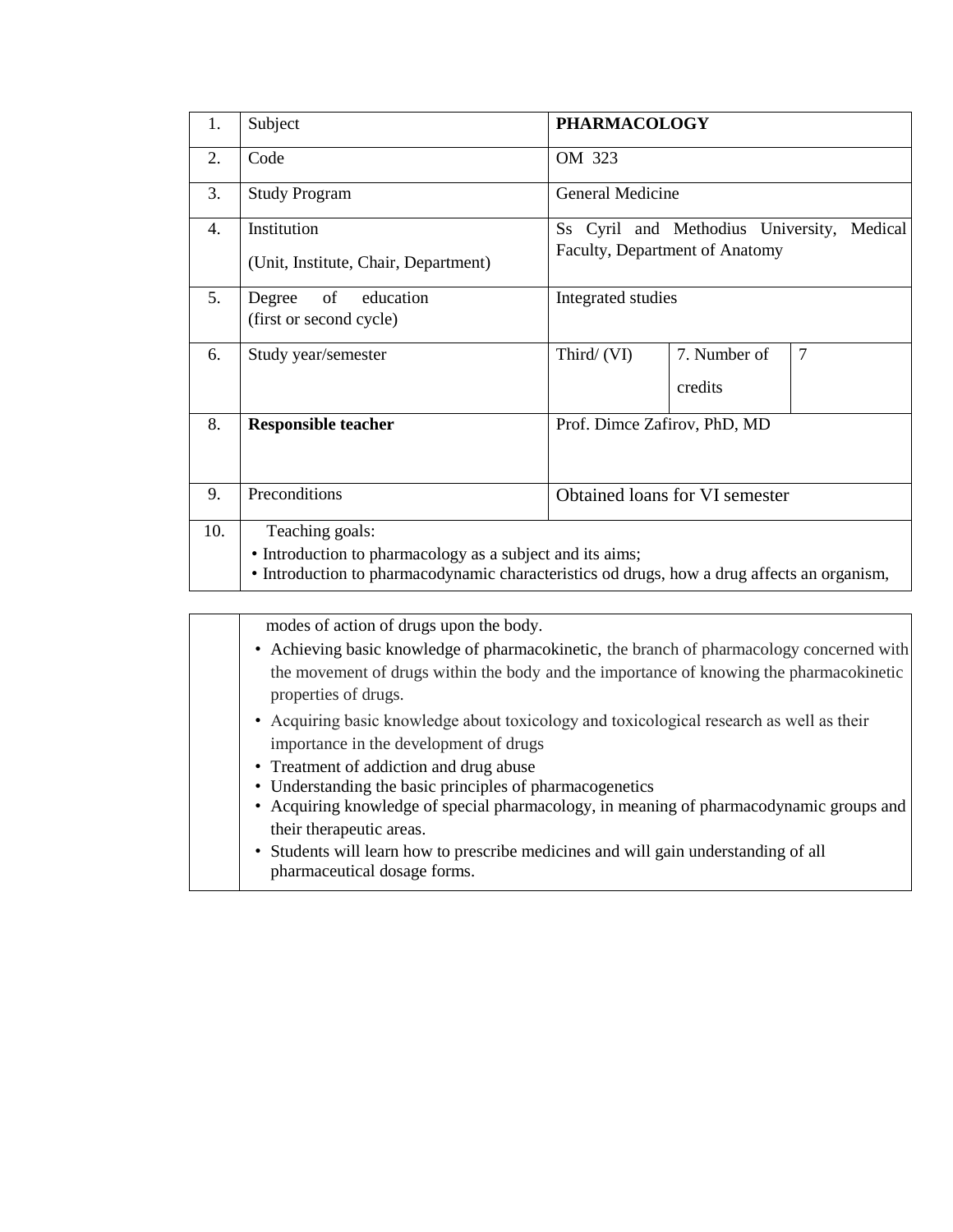| 11. | Brief content:                                                                              |       |                  |                                             |             |
|-----|---------------------------------------------------------------------------------------------|-------|------------------|---------------------------------------------|-------------|
|     | <b>Theoretical classes:</b>                                                                 |       |                  |                                             |             |
|     | • Introduction to pharmacology.                                                             |       |                  |                                             |             |
|     | • Pharmacodynamia.                                                                          |       |                  |                                             |             |
|     | • Pharmacokinetics                                                                          |       |                  |                                             |             |
|     | • Drug addiction                                                                            |       |                  |                                             |             |
|     | • Pharmacogenetics                                                                          |       |                  |                                             |             |
|     | • Pharmacology of central nervous system, psychopharmacology, vegetative nervous system,    |       |                  |                                             |             |
|     | respiratory system, cardiovascular system, hematology, digestive system, urinary system,    |       |                  |                                             |             |
|     | hormones, vitamins, antimicrobial drugs.                                                    |       |                  |                                             |             |
|     | • Toxicology (separation of toxins, general principles of poisoning, treatment and specific |       |                  |                                             |             |
|     | treatment of poisoning).                                                                    |       |                  |                                             |             |
|     |                                                                                             |       |                  |                                             |             |
|     | <b>Practical classes:</b>                                                                   |       |                  |                                             |             |
|     |                                                                                             |       |                  |                                             |             |
|     | • Pharmacography                                                                            |       |                  |                                             |             |
|     | • Pharmaceutical dosage forms                                                               |       |                  |                                             |             |
|     | • Demonstrating experimental models: in vitro and in vivo.                                  |       |                  |                                             |             |
| 12. | <b>Methods of studying:</b>                                                                 |       |                  |                                             |             |
|     | Interactive teaching during lectures, practical trainings and seminars.                     |       |                  |                                             |             |
|     |                                                                                             |       |                  |                                             |             |
| 13. | Total available time:                                                                       |       |                  | 210 classes                                 |             |
| 14. | Organization of the course                                                                  |       |                  | 105 classes - theoretical course, practical |             |
|     |                                                                                             |       |                  | course                                      |             |
|     |                                                                                             |       |                  | 105 classes - home individual learning      |             |
|     |                                                                                             |       |                  |                                             |             |
| 15. | Forms of teaching                                                                           | 15.1. |                  | Theoretical course                          | 55 classes  |
|     | activities                                                                                  |       |                  |                                             |             |
|     |                                                                                             |       |                  |                                             |             |
|     |                                                                                             | 15.2. |                  | Practical course (laboratory,               | 50 classes  |
|     |                                                                                             |       |                  |                                             |             |
|     |                                                                                             |       |                  | clinical), seminars, group                  |             |
|     |                                                                                             |       | work             |                                             |             |
| 16. | Other forms of activities                                                                   | 16.1. | Practice         |                                             | classes     |
|     |                                                                                             | 16.2. | Individual tasks |                                             | classes     |
|     |                                                                                             |       |                  |                                             |             |
|     |                                                                                             | 16.3. |                  | Individual (home) learning                  | 105 classes |
| 17. | Method of assessment                                                                        |       |                  |                                             |             |
|     |                                                                                             |       |                  |                                             |             |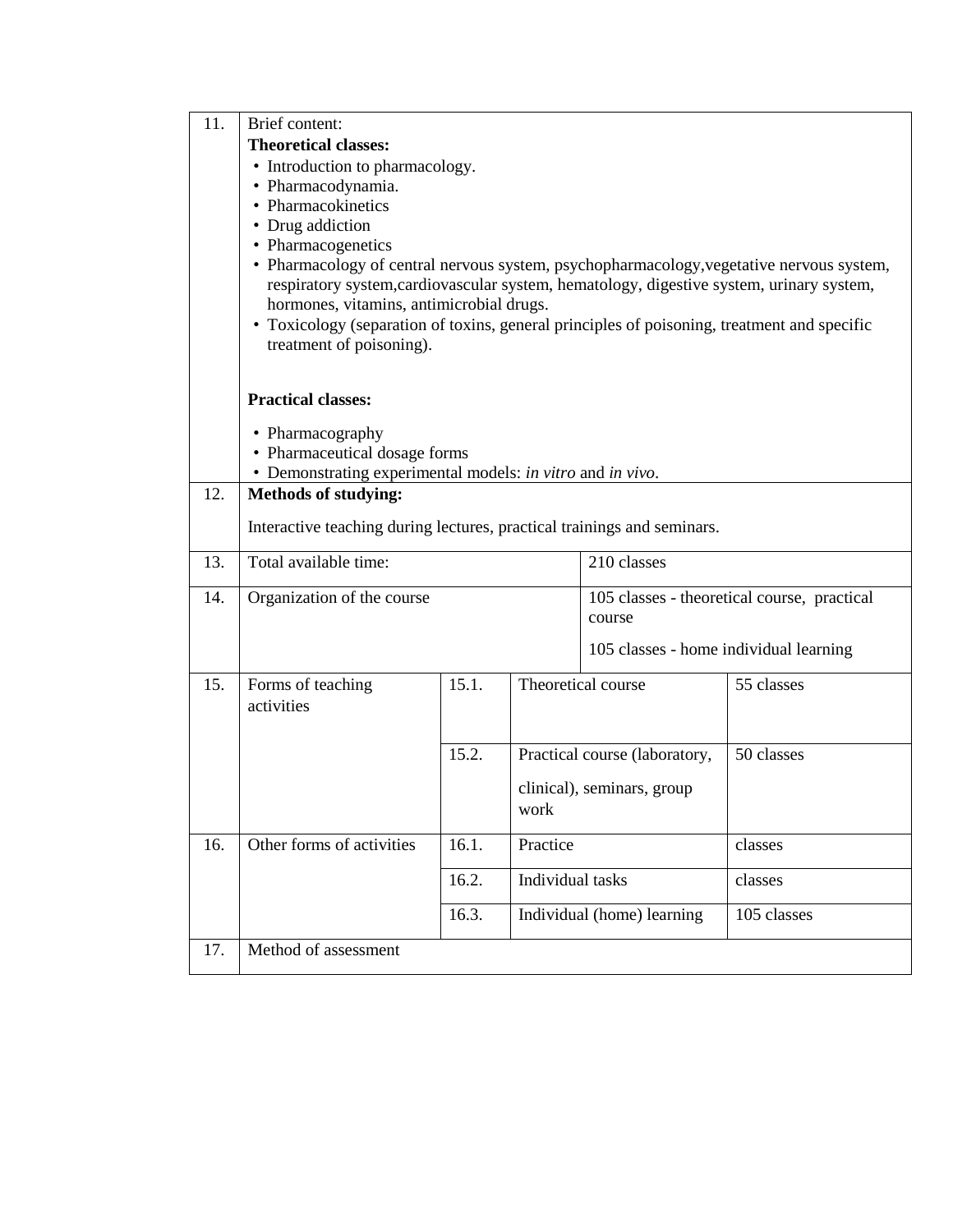| 17.1 | <b>Tests</b> | Continual assessment - points                                                                                                                                                                    |        | min<br>max<br>$18 - 30$ |  |  |  |
|------|--------------|--------------------------------------------------------------------------------------------------------------------------------------------------------------------------------------------------|--------|-------------------------|--|--|--|
|      |              | Continual assessment of knowledge:<br>Two written tests<br>First test – basic pharmacology (min 6, max 10 points)<br>Second test-special pharmacology (min 12, max 20 points)                    |        |                         |  |  |  |
|      |              | Oral examination*                                                                                                                                                                                | points | $min - max$<br>24-41    |  |  |  |
|      |              | <b>Practical examination**</b>                                                                                                                                                                   | points | $8 - 12$                |  |  |  |
|      | Final test   | *Oral examination (integrative) $-3$ questions on the basis of<br>which the integrative knowledge in the field of pharmacology is<br>assessed, which is important for understanding the subject. |        |                         |  |  |  |

|      |                                                            | **Practical examination (catalog skills) – pharmacography and<br>pharmaceutical dosage form.                                                                                     |
|------|------------------------------------------------------------|----------------------------------------------------------------------------------------------------------------------------------------------------------------------------------|
|      |                                                            | The student is obliged to score a minimum of the foreseen points for<br>each part of the exam, in order to take the final exam.<br>Otherwise, the exam is deemed to have failed. |
| 17.2 | Seminar<br>paper/project<br>(oral/written<br>presentation) | $mn - max$                                                                                                                                                                       |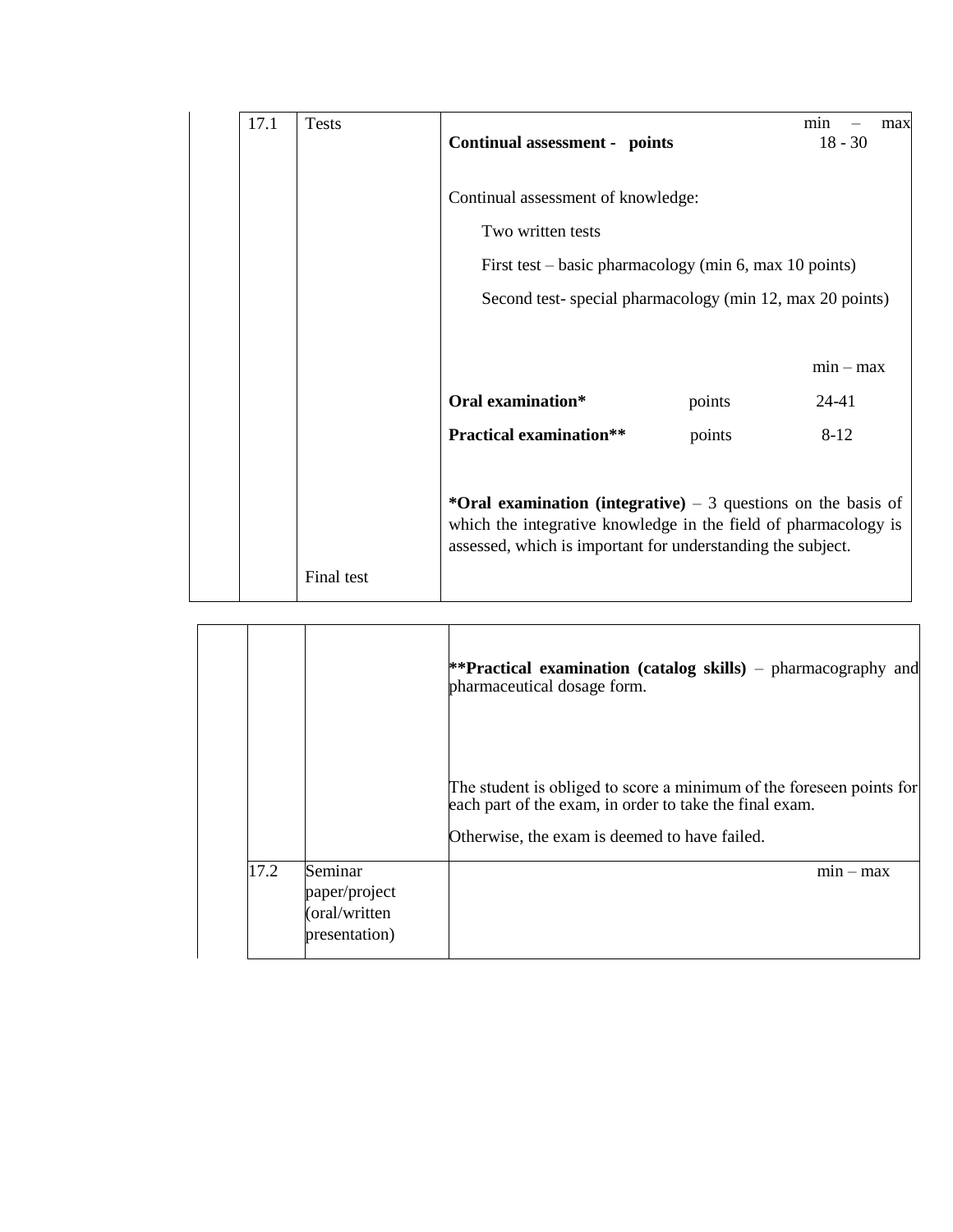|     | 17.3   | Active participation                                   |                                                                                                                                                                                                                                          |  | $min - max$    |
|-----|--------|--------------------------------------------------------|------------------------------------------------------------------------------------------------------------------------------------------------------------------------------------------------------------------------------------------|--|----------------|
|     |        |                                                        | Theoretical classes*                                                                                                                                                                                                                     |  | $1 - 3$        |
|     |        |                                                        | Practical classes **<br>*Attendance on theoretical classes                                                                                                                                                                               |  | $9 - 14$       |
|     |        |                                                        | 30%-50%<br>1 point                                                                                                                                                                                                                       |  |                |
|     |        |                                                        | 51%-70%<br>2 points                                                                                                                                                                                                                      |  |                |
|     |        |                                                        | 71%-100% 3 points                                                                                                                                                                                                                        |  |                |
|     |        |                                                        |                                                                                                                                                                                                                                          |  |                |
|     |        |                                                        | **Practical classes                                                                                                                                                                                                                      |  |                |
|     |        |                                                        | Attendance : 3 points                                                                                                                                                                                                                    |  |                |
|     |        |                                                        | Activity: min 6 points, max 11 points                                                                                                                                                                                                    |  |                |
|     |        |                                                        | Practical exam due to not attendance on class: 1 point                                                                                                                                                                                   |  |                |
| 18. |        | Grading criteria (points /                             | up to 59 points                                                                                                                                                                                                                          |  | $5$ (five) $F$ |
|     | grade) |                                                        | from 60 to 68 points                                                                                                                                                                                                                     |  | $6$ (six) E    |
|     |        |                                                        | from 69 to 76 points                                                                                                                                                                                                                     |  | 7 (seven) D    |
|     |        |                                                        | from 77 to 84 points                                                                                                                                                                                                                     |  | $8$ (eight) C  |
|     |        |                                                        | from 85 to 92 points                                                                                                                                                                                                                     |  | $9$ (nine) B   |
|     |        |                                                        | from 93 to 100 points                                                                                                                                                                                                                    |  | $10$ (ten) A   |
| 19. |        | Requirement for signature<br>and taking the final exam | Conditional criteria for assessment of knowledge:<br>In order to get a signature, the student is required to attend the<br>theoretical classes, actively participate in practical classes and<br>seminars and take the subsequent exams. |  |                |
|     |        |                                                        | In order to take the final exam in the exam session, the student<br>should have passed each of the anticipated continuous exams<br>with a minimum of 60% points.                                                                         |  |                |
|     |        |                                                        | If during the semester the student did not pass the continuous<br>examinations, the student takes a complete exam (in the exam<br>session, first has to pass the one's he did not passed, then he<br>takes the final exam).              |  |                |
|     |        |                                                        | The grade in the final exam is given according to the grading<br>table, on the basis of the sum of points obtained in all of the                                                                                                         |  |                |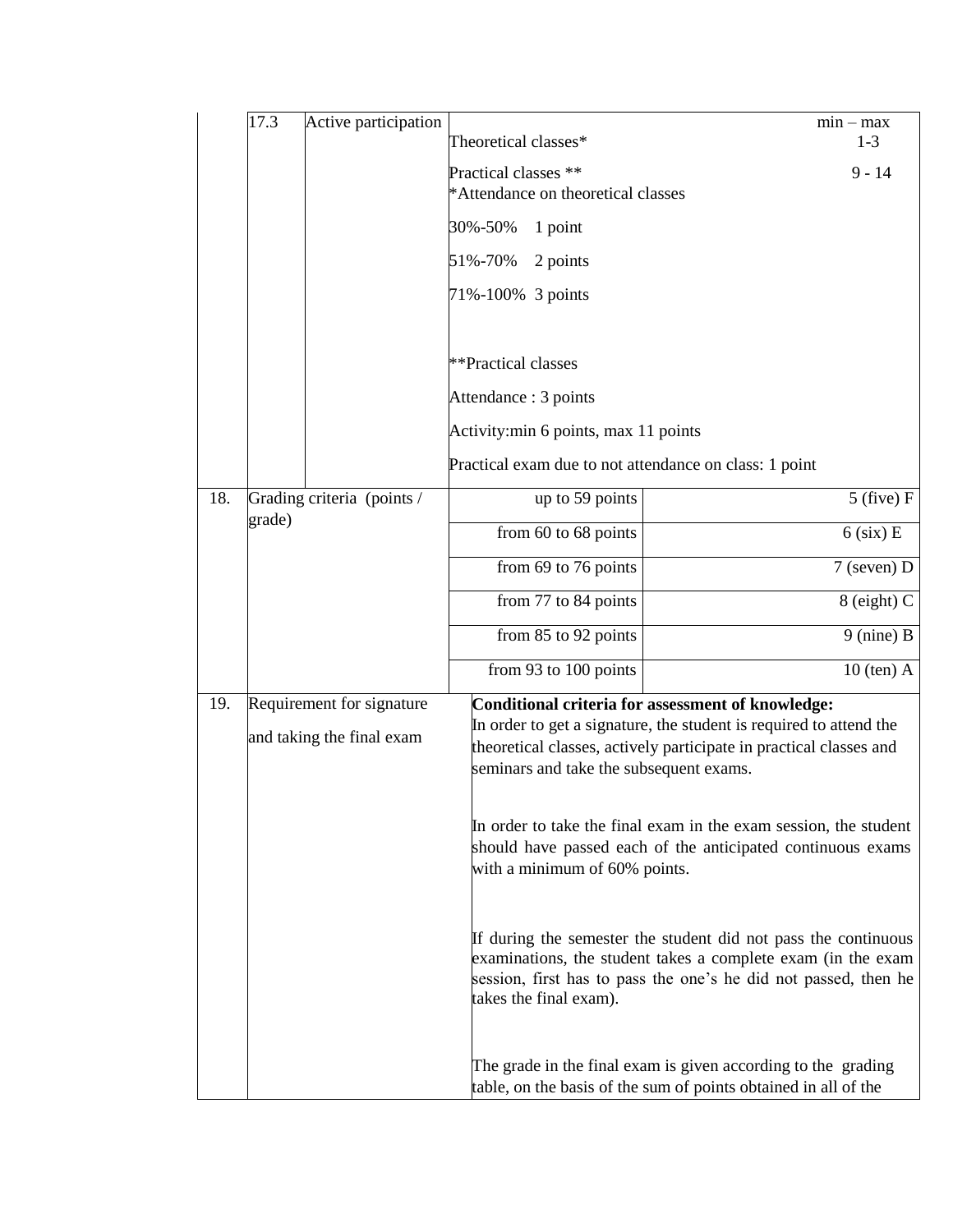|                         |                                                         | activities and the final exam.                                                                                                                                  |  |  |
|-------------------------|---------------------------------------------------------|-----------------------------------------------------------------------------------------------------------------------------------------------------------------|--|--|
| 20.                     | Language of instruction                                 | Macedonian                                                                                                                                                      |  |  |
| 21.                     | Method of monitoring the<br>quality of teaching process | Professors and other members of the Department who are<br>included in the theoretical and practical classes will be<br>evaluated by the students (anonymous).   |  |  |
| <b>Textbooks</b><br>22. |                                                         |                                                                                                                                                                 |  |  |
|                         | 22.1.                                                   | Mandatory<br>Akademski<br>Rang and Dale: H.P.Rang,<br>1.<br>Pharmacology<br>2013<br>pecat<br>M.M.Dale, J.M. Ritter, R.<br>Flower<br>Department of pharmacology  |  |  |
|                         |                                                         | and toxicology<br>Authorized lectures                                                                                                                           |  |  |
|                         |                                                         | I.Golan, David E<br>Principles<br>In press<br>in<br>pharmacology                                                                                                |  |  |
|                         |                                                         | Text book for<br>Department of<br>In press<br>pharmacology and<br>practical exercise<br>toxicology                                                              |  |  |
|                         |                                                         | Additional                                                                                                                                                      |  |  |
|                         | 22.2.                                                   | Goodman & Gilman's<br>Pharmacological<br>Tabernak ıl<br>2011<br>1.<br>The<br><b>Basis of Therapeutics</b><br>Laurence L.Brunton, John<br>S.Lazo, Keith L.Parker |  |  |